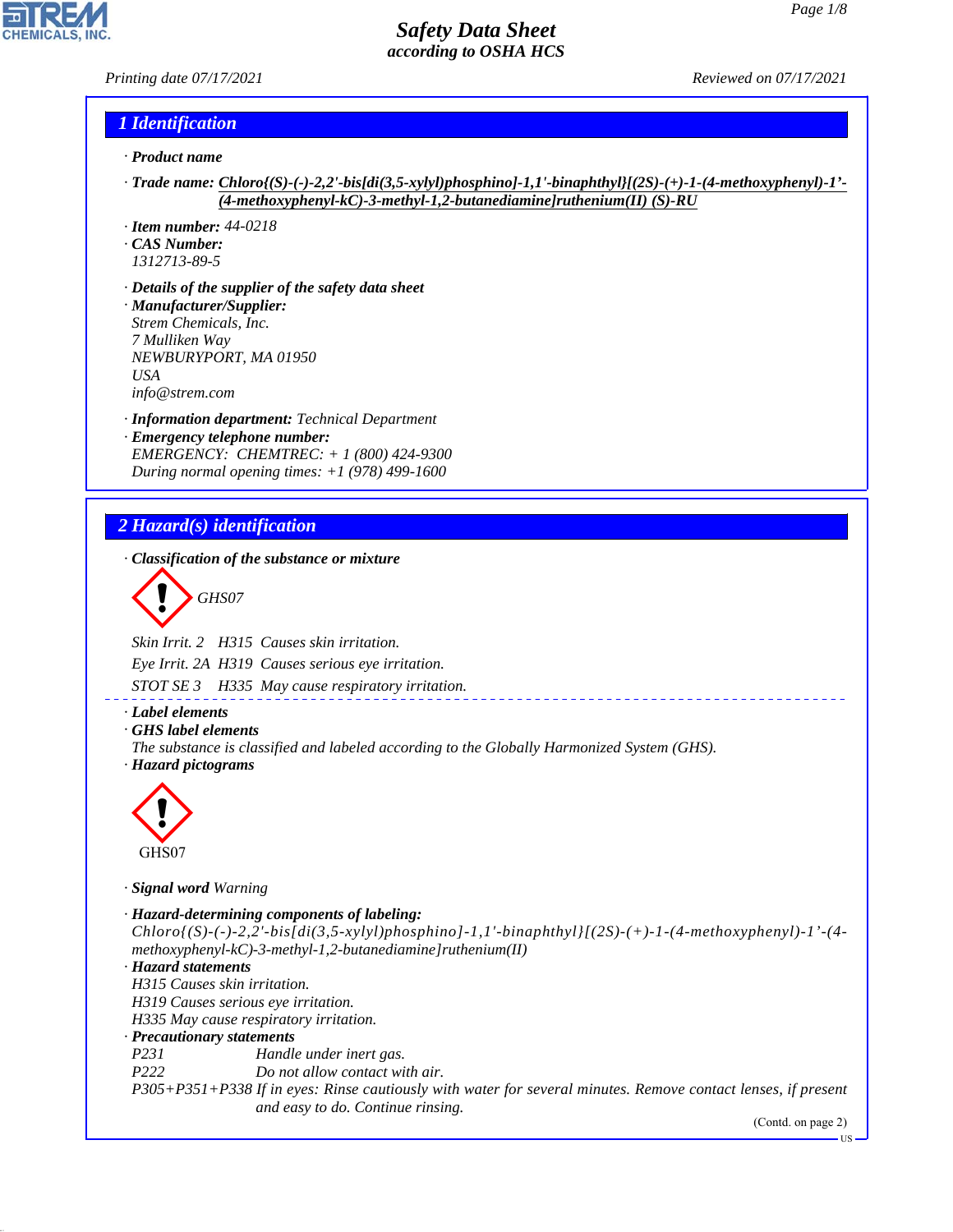*Printing date 07/17/2021 Reviewed on 07/17/2021*



#### *3 Composition/information on ingredients*

*· Chemical characterization: Substances*

*· CAS No. Description 1312713-89-5 Chloro{(S)-(-)-2,2'-bis[di(3,5-xylyl)phosphino]-1,1' binaphthyl}[(2S)-(+)-1-(4-methoxyphenyl)-1'-(4 methoxyphenyl-kC)-3-methyl-1,2-butanediamine]ruthenium(II)*

## *4 First-aid measures*

- *· Description of first aid measures*
- *· After inhalation: In case of unconsciousness place patient stably in side position for transportation.*
- *· After skin contact: Immediately wash with water and soap and rinse thoroughly.*
- *· After eye contact: Rinse opened eye for several minutes under running water. If symptoms persist, consult a doctor.*
- *· After swallowing: If symptoms persist consult doctor.*
- *· Information for doctor:*
- *· Most important symptoms and effects, both acute and delayed No further relevant information available.*
- *· Indication of any immediate medical attention and special treatment needed No further relevant information available.*

#### *5 Fire-fighting measures*

*· Extinguishing media*

44.1.1

- *· Suitable extinguishing agents: Use fire fighting measures that suit the environment.*
- *· Special hazards arising from the substance or mixture No further relevant information available.*

(Contd. on page 3)

US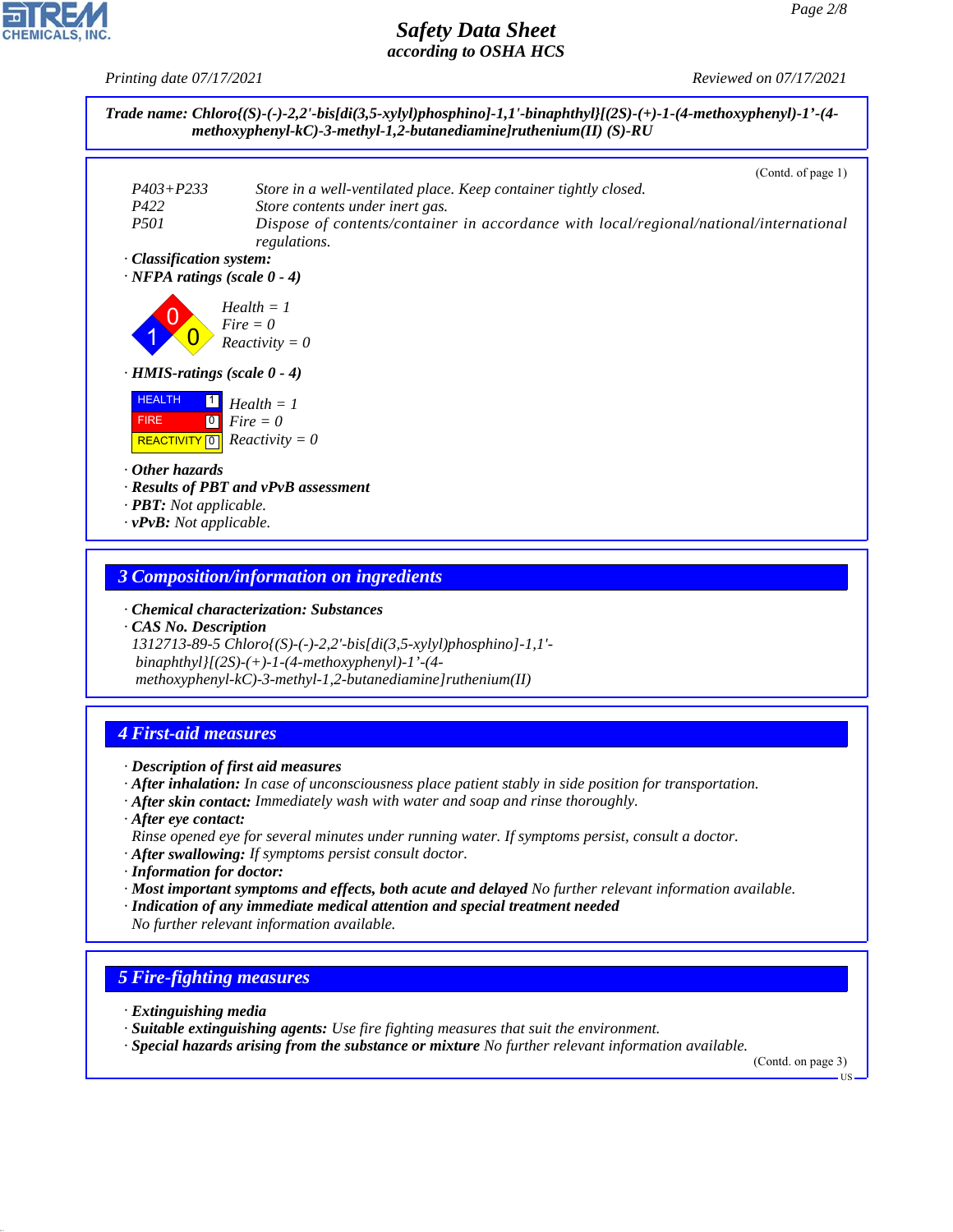

*Printing date 07/17/2021 Reviewed on 07/17/2021*

*Trade name: Chloro{(S)-(-)-2,2'-bis[di(3,5-xylyl)phosphino]-1,1'-binaphthyl}[(2S)-(+)-1-(4-methoxyphenyl)-1'-(4 methoxyphenyl-kC)-3-methyl-1,2-butanediamine]ruthenium(II) (S)-RU*

(Contd. of page 2)

*· Advice for firefighters*

*· Protective equipment: No special measures required.*

#### *6 Accidental release measures*

*· Personal precautions, protective equipment and emergency procedures Not required.*

- *· Environmental precautions: No special measures required.*
- *· Methods and material for containment and cleaning up:*
- *Dispose contaminated material as waste according to item 13. Ensure adequate ventilation.*
- *· Reference to other sections*

*See Section 7 for information on safe handling. See Section 8 for information on personal protection equipment. See Section 13 for disposal information.*

*· Protective Action Criteria for Chemicals*

*· PAC-1:*

*Substance is not listed.*

*· PAC-2:*

*Substance is not listed.*

*· PAC-3:*

*Substance is not listed.*

#### *7 Handling and storage*

- *· Handling: Handle under inert gas.*
- *· Precautions for safe handling Open and handle receptacle with care.*
- *· Information about protection against explosions and fires: No special measures required.*
- *· Conditions for safe storage, including any incompatibilities*
- *· Storage: Store contents under inert gas.*
- *· Requirements to be met by storerooms and receptacles: No special requirements.*
- *· Information about storage in one common storage facility: Not required.*
- *· Further information about storage conditions: Keep receptacle tightly sealed.*
- *· Specific end use(s) No further relevant information available.*

#### *8 Exposure controls/personal protection*

*· Additional information about design of technical systems: No further data; see item 7.*

*· Control parameters*

- *· Components with limit values that require monitoring at the workplace: Not required.*
- *· Additional information: The lists that were valid during the creation were used as basis.*

*· Exposure controls*

44.1.1

- *· Personal protective equipment:*
- *· General protective and hygienic measures: Keep away from foodstuffs, beverages and feed. Immediately remove all soiled and contaminated clothing. Wash hands before breaks and at the end of work. Avoid contact with the eyes and skin.*

(Contd. on page 4)

US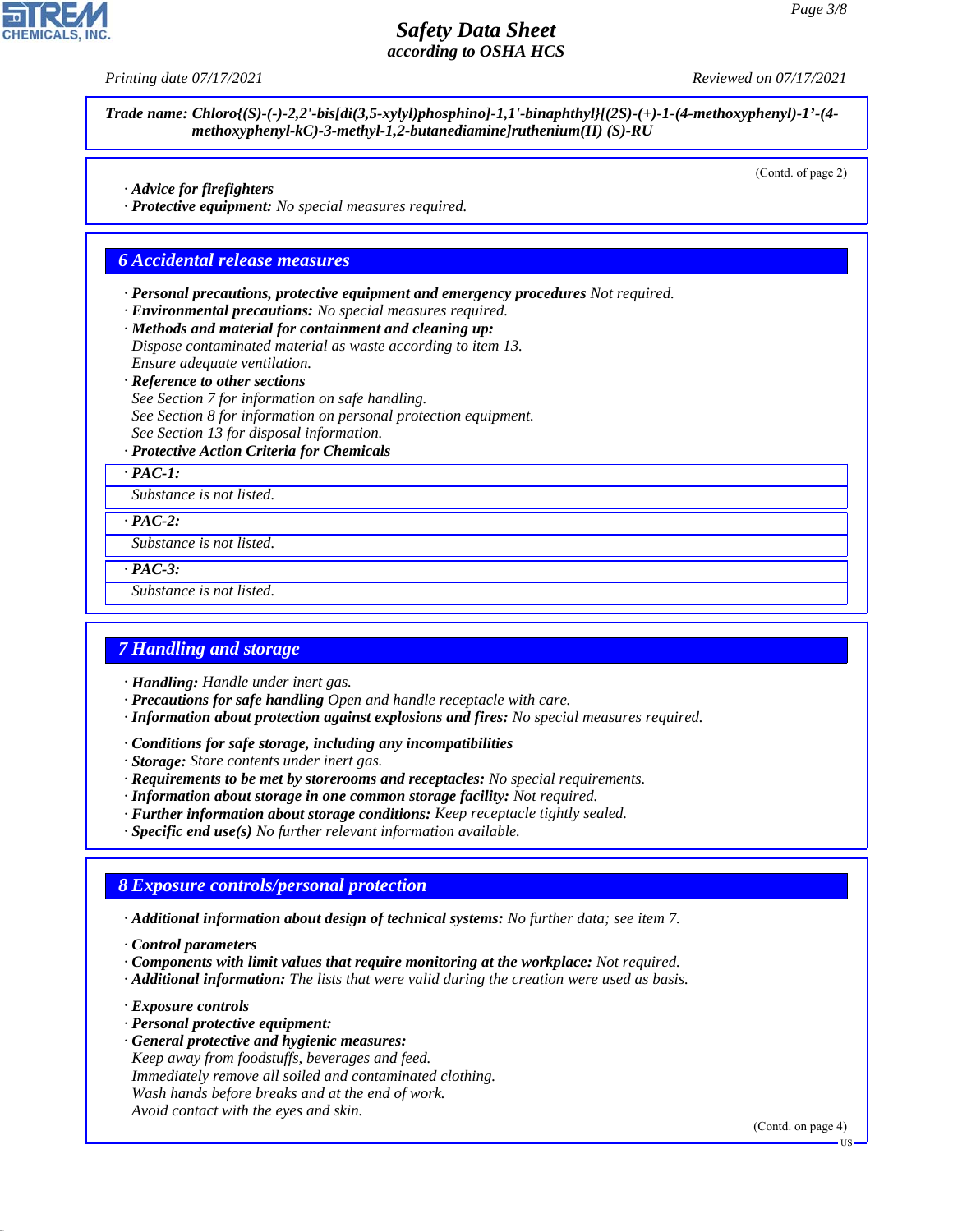**CHEMICALS, INC** 

*Printing date 07/17/2021 Reviewed on 07/17/2021*

(Contd. of page 3)

*Trade name: Chloro{(S)-(-)-2,2'-bis[di(3,5-xylyl)phosphino]-1,1'-binaphthyl}[(2S)-(+)-1-(4-methoxyphenyl)-1'-(4 methoxyphenyl-kC)-3-methyl-1,2-butanediamine]ruthenium(II) (S)-RU*

*· Breathing equipment: A NIOSH approved respirator in accordance with 29 CFR 1910.134. · Protection of hands:*



\_S*Protective gloves*

*The glove material has to be impermeable and resistant to the product/ the substance/ the preparation. Due to missing tests no recommendation to the glove material can be given for the product/ the preparation/ the chemical mixture.*

*Selection of the glove material on consideration of the penetration times, rates of diffusion and the degradation · Material of gloves*

*The selection of the suitable gloves does not only depend on the material, but also on further marks of quality and varies from manufacturer to manufacturer.*

*· Penetration time of glove material*

*The exact break through time has to be found out by the manufacturer of the protective gloves and has to be observed.*

*· Eye protection:*



44.1.1

\_R*Tightly sealed goggles*

| · Information on basic physical and chemical properties |                                               |  |
|---------------------------------------------------------|-----------------------------------------------|--|
| <b>General Information</b><br>$\cdot$ Appearance:       |                                               |  |
| Form:                                                   | Solid                                         |  |
| Color:                                                  | Yellow-brown                                  |  |
| $\cdot$ Odor:                                           | <i><u><b>Odorless</b></u></i>                 |  |
| · Odor threshold:                                       | Not determined.                               |  |
| $\cdot$ pH-value:                                       | Not applicable.                               |  |
| Change in condition                                     |                                               |  |
| <b>Melting point/Melting range:</b>                     | Undetermined.                                 |  |
| <b>Boiling point/Boiling range:</b>                     | Undetermined.                                 |  |
| · Flash point:                                          | Not applicable.                               |  |
| · Flammability (solid, gaseous):                        | Not determined.                               |  |
| · Ignition temperature:                                 |                                               |  |
| <b>Decomposition temperature:</b>                       | Not determined.                               |  |
| $\cdot$ Auto igniting:                                  | Not determined.                               |  |
| · Danger of explosion:                                  | Product does not present an explosion hazard. |  |
| · Explosion limits:                                     |                                               |  |
| Lower:                                                  | Not determined.                               |  |
| <b>Upper:</b>                                           | Not determined.                               |  |
| · Vapor pressure:                                       | Not applicable.                               |  |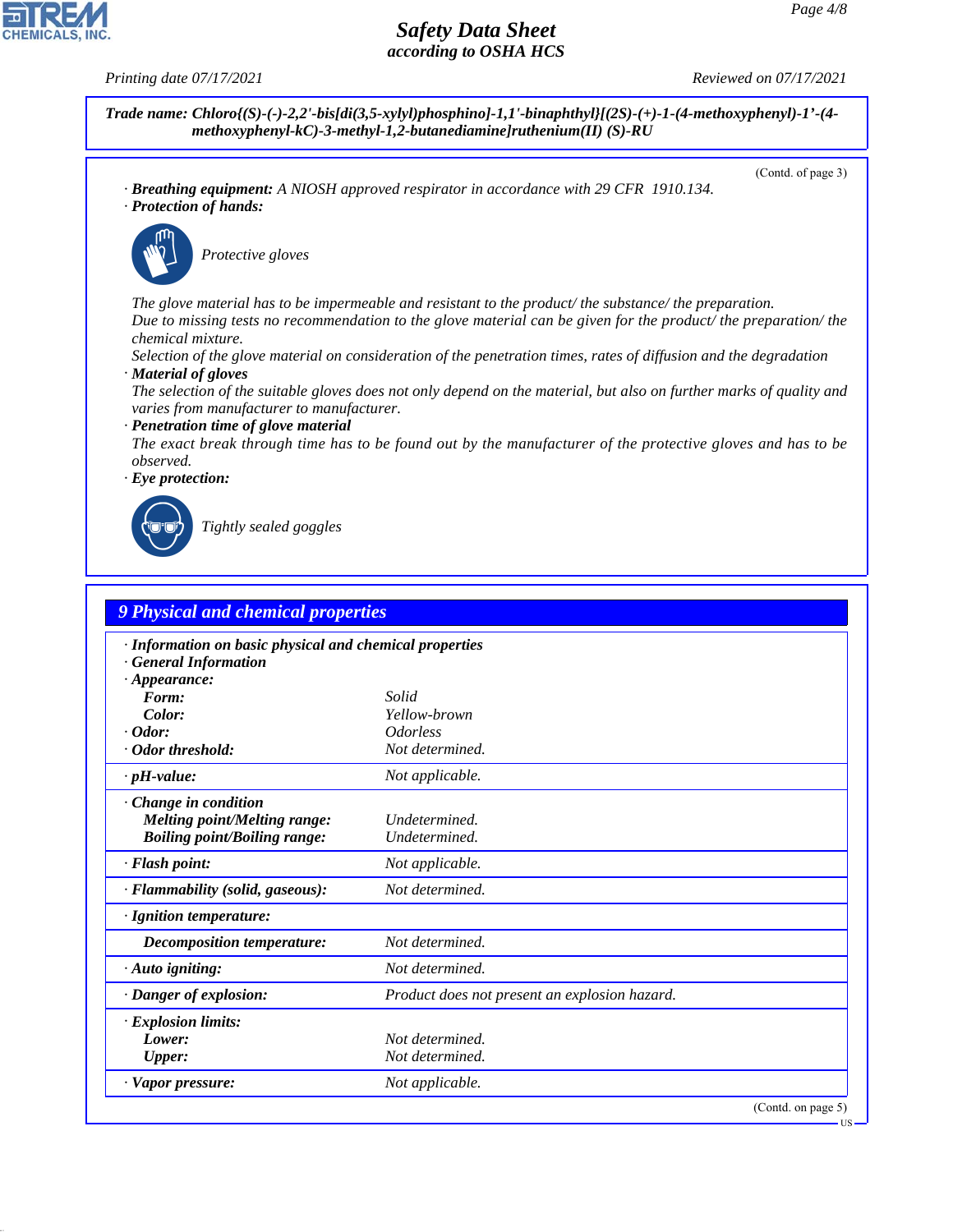

*methoxyphenyl-kC)-3-methyl-1,2-butanediamine]ruthenium(II) (S)-RU*

*Printing date 07/17/2021 Reviewed on 07/17/2021*

# *Trade name: Chloro{(S)-(-)-2,2'-bis[di(3,5-xylyl)phosphino]-1,1'-binaphthyl}[(2S)-(+)-1-(4-methoxyphenyl)-1'-(4-*

|                                                            |                                            | (Contd. of page 4) |
|------------------------------------------------------------|--------------------------------------------|--------------------|
| $\cdot$ Density:                                           | Not determined.                            |                    |
| $\cdot$ Relative density                                   | Not determined.                            |                    |
| · Vapor density                                            | Not applicable.                            |                    |
| $\cdot$ Evaporation rate                                   | Not applicable.                            |                    |
| · Solubility in / Miscibility with                         |                                            |                    |
| Water:                                                     | <i>Insoluble.</i>                          |                    |
| · Partition coefficient (n-octanol/water): Not determined. |                                            |                    |
| $\cdot$ Viscosity:                                         |                                            |                    |
| Dynamic:                                                   | Not applicable.                            |                    |
| Kinematic:                                                 | Not applicable.                            |                    |
| · Solvent content:                                         |                                            |                    |
| Organic solvents:                                          | $0.0\%$                                    |                    |
| <b>VOC</b> content:                                        | 0.0 g/l / 0.00 lb/gl                       |                    |
| <i>Solids content:</i>                                     | $100.0\%$                                  |                    |
| $·$ Other information                                      | No further relevant information available. |                    |

## *10 Stability and reactivity*

*· Reactivity No further relevant information available.*

- *· Chemical stability*
- *· Thermal decomposition / conditions to be avoided: No decomposition if used according to specifications.*
- *· Possibility of hazardous reactions No dangerous reactions known.*
- *· Conditions to avoid No further relevant information available.*
- *· Incompatible materials: No further relevant information available.*
- *· Hazardous decomposition products: No dangerous decomposition products known.*

## *11 Toxicological information*

- *· Information on toxicological effects*
- *· Acute toxicity:*
- *· Primary irritant effect:*
- *· on the skin: Irritant to skin and mucous membranes.*
- *· on the eye: Irritating effect.*
- *· Sensitization: No sensitizing effects known.*
- *· Additional toxicological information:*

#### *· Carcinogenic categories*

*· IARC (International Agency for Research on Cancer)*

*Substance is not listed.*

#### *· NTP (National Toxicology Program)*

*Substance is not listed.*

#### *· OSHA-Ca (Occupational Safety & Health Administration)*

*Substance is not listed.*

44.1.1

(Contd. on page 6)

US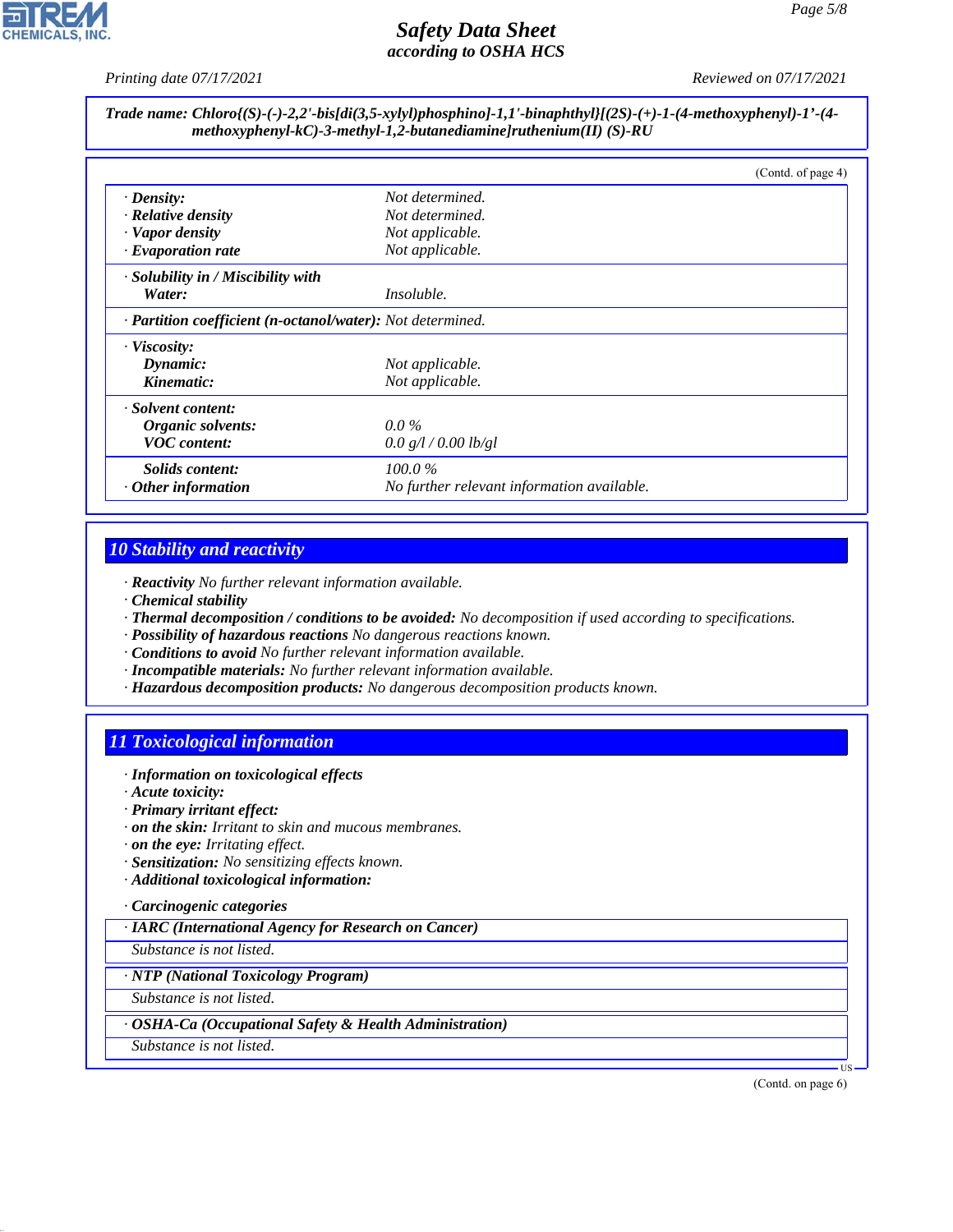**CHEMICALS, INC** 

*Printing date 07/17/2021 Reviewed on 07/17/2021*

*Trade name: Chloro{(S)-(-)-2,2'-bis[di(3,5-xylyl)phosphino]-1,1'-binaphthyl}[(2S)-(+)-1-(4-methoxyphenyl)-1'-(4 methoxyphenyl-kC)-3-methyl-1,2-butanediamine]ruthenium(II) (S)-RU*

(Contd. of page 5)

#### *12 Ecological information*

- *· Toxicity*
- *· Aquatic toxicity: No further relevant information available.*
- *· Persistence and degradability No further relevant information available.*
- *· Behavior in environmental systems:*
- *· Bioaccumulative potential No further relevant information available.*
- *· Mobility in soil No further relevant information available.*
- *· Additional ecological information:*
- *· General notes: Not known to be hazardous to water.*
- *· Results of PBT and vPvB assessment*
- *· PBT: Not applicable.*
- *· vPvB: Not applicable.*
- *· Other adverse effects No further relevant information available.*

### *13 Disposal considerations*

*· Waste treatment methods*

*· Recommendation:*

44.1.1

*Must not be disposed of together with household garbage. Do not allow product to reach sewage system.*

- *· Uncleaned packagings:*
- *· Recommendation: Disposal must be made according to official regulations.*

| <b>14 Transport information</b>                                                     |                 |
|-------------------------------------------------------------------------------------|-----------------|
| $\cdot$ UN-Number<br>· DOT, ADN, IMDG, IATA                                         | not regulated   |
| · UN proper shipping name<br>· DOT, ADN, IMDG, IATA                                 | not regulated   |
| $\cdot$ Transport hazard class(es)                                                  |                 |
| · DOT, ADN, IMDG, IATA<br>· Class                                                   | not regulated   |
| · Packing group<br>· DOT, IMDG, IATA                                                | not regulated   |
| · Environmental hazards:<br>$\cdot$ Marine pollutant:                               | No              |
| · Special precautions for user                                                      | Not applicable. |
| · Transport in bulk according to Annex II of<br><b>MARPOL73/78 and the IBC Code</b> | Not applicable. |
| · UN "Model Regulation":                                                            | not regulated   |

(Contd. on page 7)

US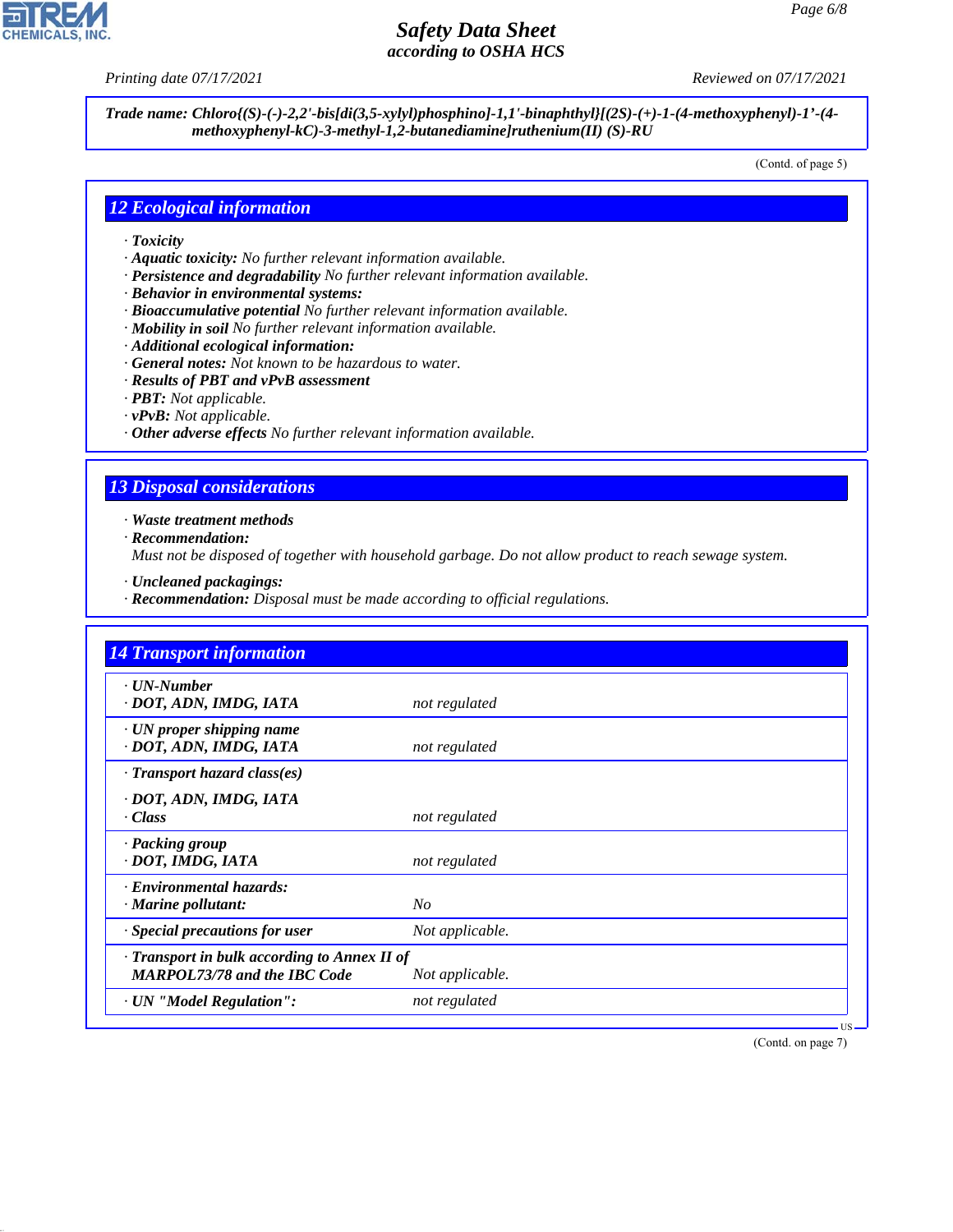

**CHEMICALS** 

*Trade name: Chloro{(S)-(-)-2,2'-bis[di(3,5-xylyl)phosphino]-1,1'-binaphthyl}[(2S)-(+)-1-(4-methoxyphenyl)-1'-(4 methoxyphenyl-kC)-3-methyl-1,2-butanediamine]ruthenium(II) (S)-RU*

(Contd. of page 6)

### *15 Regulatory information*

*· Safety, health and environmental regulations/legislation specific for the substance or mixture · Sara*

*· Section 355 (extremely hazardous substances):*

*Substance is not listed.*

*· Section 313 (Specific toxic chemical listings):*

*Substance is not listed.*

*· TSCA (Toxic Substances Control Act):*

*Substance is not listed.*

*· Proposition 65*

*· Chemicals known to cause cancer:*

*Substance is not listed.*

*· Chemicals known to cause reproductive toxicity for females:*

*Substance is not listed.*

*Substance is not listed.*

*· Chemicals known to cause reproductive toxicity for males:*

*· Chemicals known to cause developmental toxicity:*

*Substance is not listed.*

*· Carcinogenic categories*

*· EPA (Environmental Protection Agency)*

*Substance is not listed.*

*· TLV (Threshold Limit Value established by ACGIH)*

*Substance is not listed.*

*· NIOSH-Ca (National Institute for Occupational Safety and Health)*

*Substance is not listed.*

#### *· GHS label elements*

*The substance is classified and labeled according to the Globally Harmonized System (GHS).*

*· Hazard pictograms*



44.1.1

*· Signal word Warning*

*· Hazard-determining components of labeling:*  $Chloro$  $(S)$ -(-)-2,2'-bis[di(3,5-xylyl)phosphino]-1,1'-binaphthyl][(2S)-(+)-1-(4-methoxyphenyl)-1'-(4*methoxyphenyl-kC)-3-methyl-1,2-butanediamine]ruthenium(II) · Hazard statements H315 Causes skin irritation. H319 Causes serious eye irritation. H335 May cause respiratory irritation. · Precautionary statements P231 Handle under inert gas.* (Contd. on page 8)